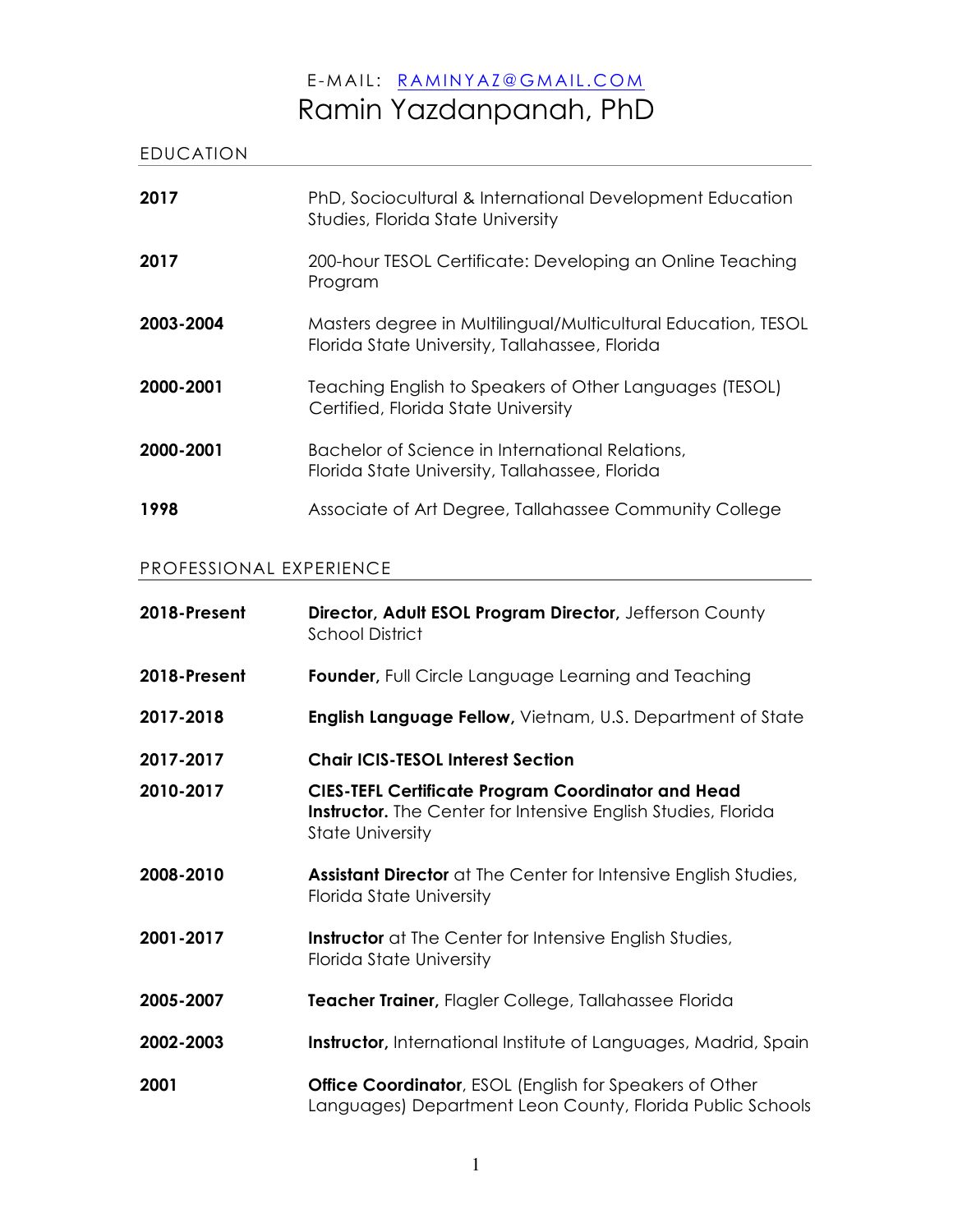## PUBLISHED WORKS

(Accepted for publication) Yazdanpanah, R. (2017). *Exploring and Expressing Culture through Project-Based Learning.* English Teaching Forum.

Yazdanpanah, R. (2017*). Intercultural Teacher Education through Cultural Synergy: Understanding Pre-Service English Language Teachers' Developing Intercultural Competence.* Dissertation, Doctorate of Philosophy, Florida State University.

Yazdanpanah, R. (2016). *Sparking Cultural Synergy Through Intercultural Exchange*. InterCom Newsletter, ICIS, TESOL International. http://newsmanager.commpartners.com/tesolicis/issues/2016-10-26/2.html

#### PRESENTATIONS

| 2019 | Invited Keynote Speaker, Equity Through Advocacy.<br>Northeast Florida TESOL, St. Augustine, Florida.                                                                                                                  |
|------|------------------------------------------------------------------------------------------------------------------------------------------------------------------------------------------------------------------------|
| 2019 | Assessing Intercultural Competence. TESOL International<br>Association Conference, Atlanta, Georgia.                                                                                                                   |
| 2019 | Intercultural Development and Synergy in EFL/ESL Teacher<br>Training. American Association for Applied Linguistics (AAAL),<br>Atlanta, Georgia.                                                                        |
| 2018 | Teaching and Applying Critical Thinking Skills: Lessons from<br>the Classroom. ASEAN-ELT Conference. Melaka, Malaysia.                                                                                                 |
| 2018 | Cultivating Intercultural Competence through<br>Communicative Language Teaching and Cross-Cultural<br>Media Projects. Thailand TESOL. Chiang Mai, Thailand.                                                            |
| 2017 | A Synergetic Approach to Cross-cultural Discussions for<br>Communicative Language Development. Viet-TESOL. Thai<br>Nguyen City, Vietnam                                                                                |
| 2016 | Seeing the Elephant: Valuing Diverse Perspectives in<br>Educational Contexts. Conference of the Comparative and<br>International Education Society (CIES). Vancouver, BC,<br>Canada.                                   |
| 2015 | Expanding Intercultural Communication Competence in<br>TESOL: Three Approaches from Higher Education Contexts.<br>Society for Intercultural Education, Training and Research<br>(SIETAR) Conference. Orlando, Florida. |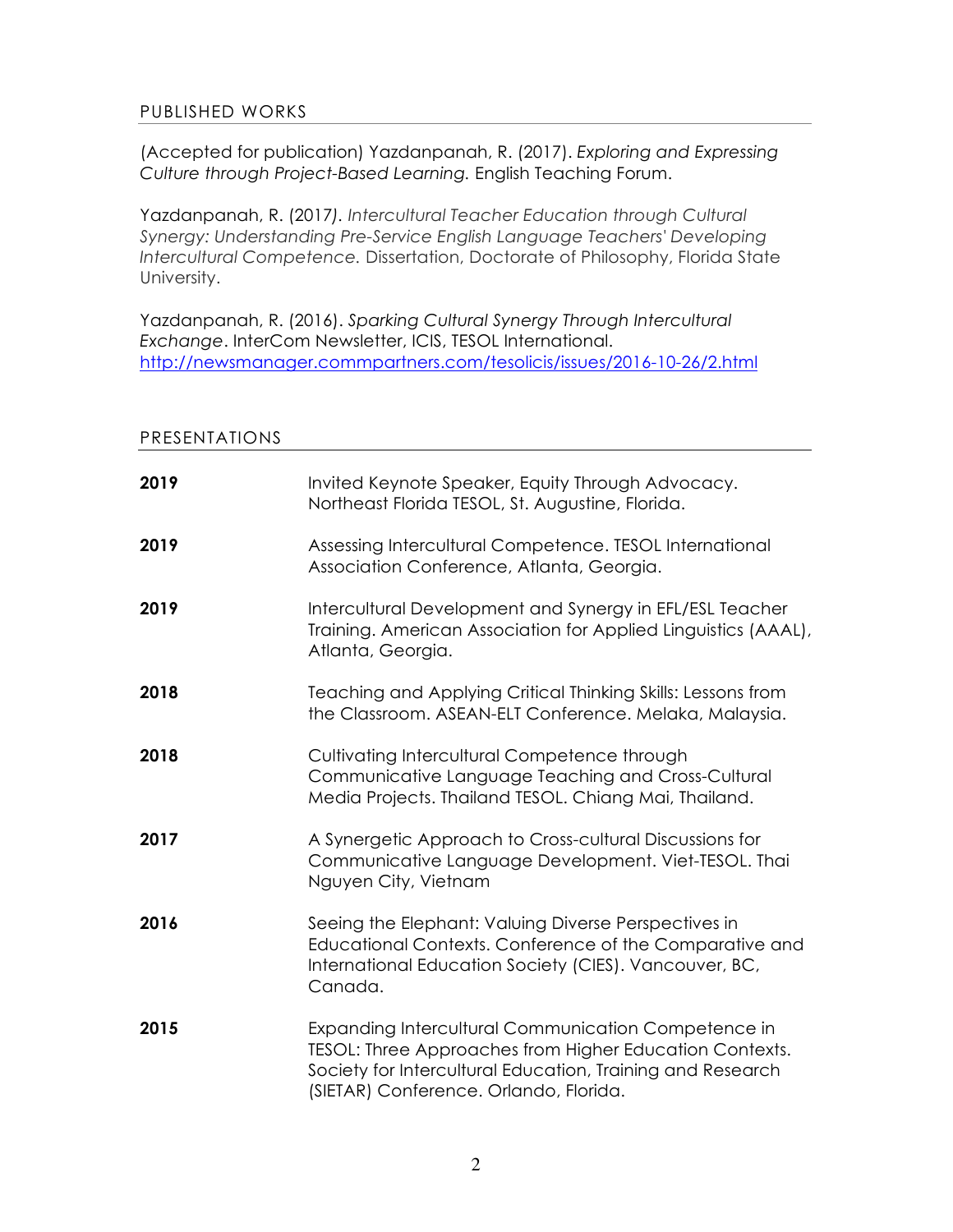| 2015 | An Overview of U.S. University-Based TEFL Certificate<br>Programs. TESOL International Convention and English<br>Language Expo. Toronto, Canada.                                     |
|------|--------------------------------------------------------------------------------------------------------------------------------------------------------------------------------------|
| 2014 | University-Based TEFL Certification Programs: Critical Analysis<br>and Best Practices. TESOL International Association<br>Conference, Portland, Oregon.                              |
| 2012 | Lessons Learned: A comparative analysis of English as the<br>medium of instruction in Turkey and Hong Kong,<br>Comparative International Education Society. San Juan,<br>Puerto Rico |
| 2012 | Values to Action: Preparing College Students to be Positive<br>Change Makers in the Global Society, Jon C. Dalton Institute<br>on College Student Values. Tallahassee, Florida       |
| 2011 | Integrating Technology and the Internet for Production-<br>based Activities, Sunshine State TESOL Conference.<br>Jacksonville, Florida                                               |
| 2008 | Master of Ceremony, 8 <sup>th</sup> Annual Tolerance and Dialogue<br>Dinner, Florida State University                                                                                |
| 2007 | Teaching ESL Students Pragmatics and Speech Acts,<br>International TESOL Conference. Seattle, Washington                                                                             |
| 2006 | American Interviews, TESOL International Conference.<br>Tampa, Florida                                                                                                               |

# WORKSHOPS DELIEVERD

- Action Research: Reflection and Action in Practice
- Teaching and Applying Critical Thinking Skills: Lessons from the Classroom
- Building Language Learner Motivation In and Out of the Classroom
- Musical Crossroads: Exploring Language, History and Culture through the Music of America.
- Sparking Cultural Synergy Through Intercultural Exchange

# ADDITIONAL PROFESSIONAL EXPERIENCE

- **2013** TESOL Program Reviewer for TESOL International Conference **2013** Consultant for English Summer Camp language at Koc
- University, Istanbul, Turkey
- **2012** Consultant for intensive English program at KUST University, Kurdistan, Iraq